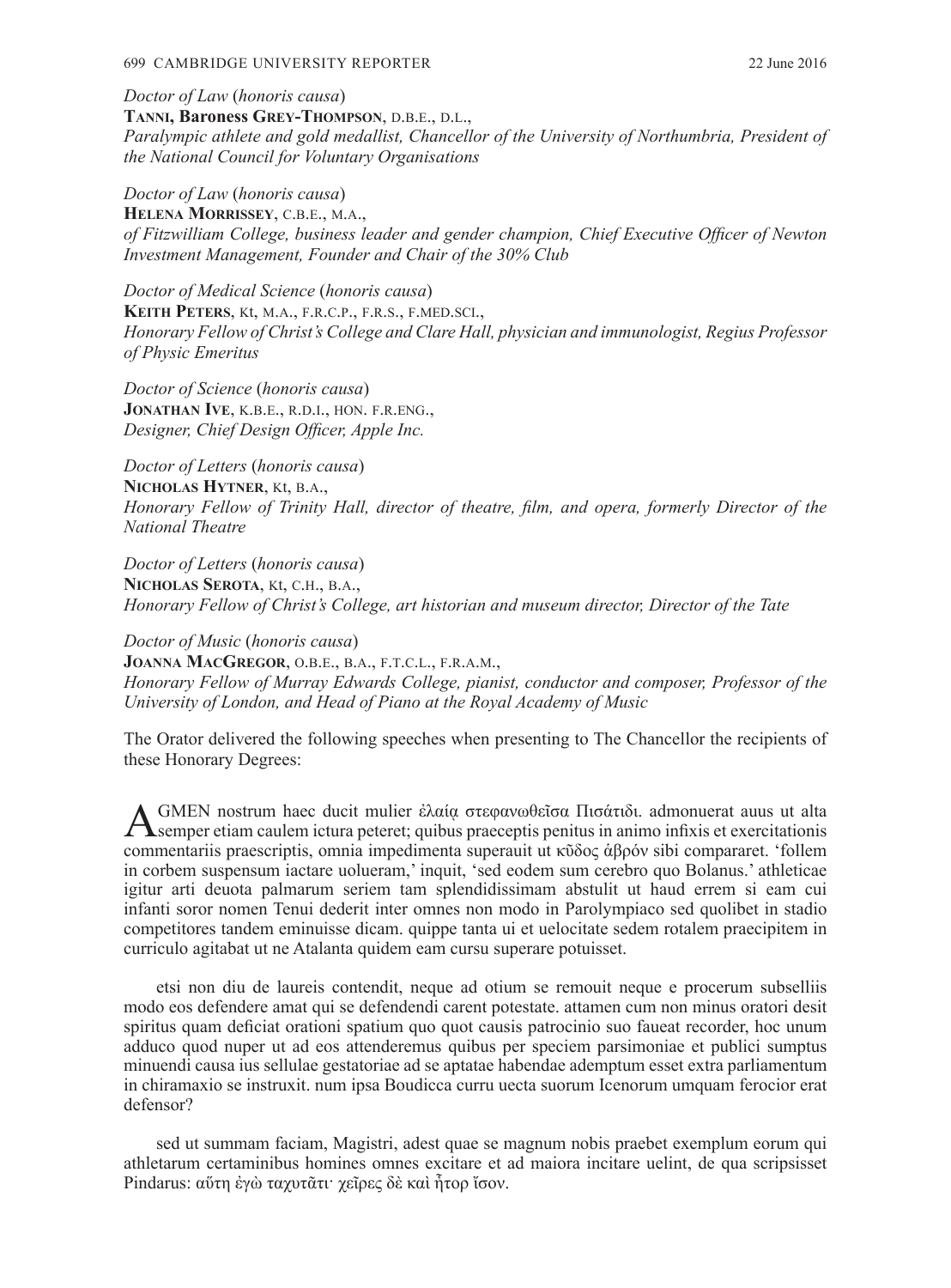dignissime domine, Domine Cancellarie, et tota academia, praesento uobis egregiam hanc mulierem, excellentissimi ordinis Imperi Britannici dominam commendatricem, Reginae Maiestatis apud Eboracensis septemtrionalis pro legato, concili manuum uoluntariarum praesidem, Vniuersitatis Northumbriae cancellariam, laureis Parolympiacis coronatam,

# TANNI, Baronissam GREY-THOMPSON,

ut honoris causa habeat titulum gradus Doctoris in Iure.

*OUR procession today is led by a woman crowned with Olympian olive. Her grandfather's advice had been 'Aim high, even if you hit a cabbage.' Having taken these words to heart, and with them inscribed on the front page of her training diaries, she overcame all obstacles to win for herself fame and glory. 'I had wanted to play wheelchair basketball,' she says, 'but I didn't have the temper for it.' And so she took up athletics. There followed a series of medals so numerous that it would be fair to say that the child whose sister named her 'Tiny' came to tower over all her competitors. Indeed, so fast did she propel herself along the track that I doubt whether Atalanta herself could have outpaced her.*

*She no longer competes for athletic laurels, but she has not retired to a life of leisure. Nor is it only from the House of Lords that she lends her voice to the defence of those who cannot defend themselves. There is not time to list the causes which she supports with her patronage, nor does your Orator have sufficient voice; let me therefore relate this one thing, that recently she sat outside Parliament in a wheelbarrow to draw attention to the plight of those who, in the name of cuts and austerity, have lost the right to a properly adapted wheelchair. Was Boudicca in her chariot ever such a champion?* 

*She is a shining example of the Paralympic aim to inspire and excite the world. It could have been she of whom Pindar said, 'She is unrivalled in speed, with hand and heart to match.'*

*Distinguished Chancellor, members of the University, I present to you* 

TANNI, Baroness GREY-THOMPSON, D.B.E., D.L.,

*President of the National Council for Voluntary Organisations, Chancellor of the University of Northumbria, Paralympic athlete,*

*that she may receive the title of the degree of Doctor of Law, honoris causa.* 

HOSPITI alteri huic nostrae labore breuissimum post primum filium natum tempus intermisso ('iniquissimum tunc erat faenus,' inquit. 'quid faciendum erat nisi ad desudandum redire?') roganti qua re se praeterita uir nescioquis ad gradum ampliorem perductus esset, respondit imperator parum scilicet studi eam operibus adhibituram si cacoethes haberet parturiendi. quid ad haec? 'quid nouare queas,' ait, 'quid nequeas noscendum.' liberaliores igitur ad consocios se contulit quorum sine mora toti administrationi praefecta est. quod si indoctum illum uirum omnis humanitatis expertem permansurum iudicat, non de negotiatoribus expoliendis omnino desperat. sodalitatem condidit ad mulieres promouendas et inter negoti gubernatores conscribendas quae cum earum numerus quintum hunc post annum paene triplicatus sit (tum quidem uix decimam quamque inter rectores sedem occupauerunt feminae), quis dubitat quin metam iam iam contactura esse uideatur?

'at enim quid hoc ad me?' forsan obiciatur. 'nec mulier sum ego, nec, si essem, ueri simile esset me in rectorum collegium cooptatum iri!' at illa non de mulieribus tantum sed de ciuitatis prosperitate disputari respondet. 'aspice enim quanta tempestate rerum oeconomicarum nuper iactati simus. an melius id euenisse putas quod unius atque eiusdem generis homines gubernarint?' adde quod iniuria mulieres sunt exclusae: et iniuriam ubicumque uidet sibi exstirpandam iudicat.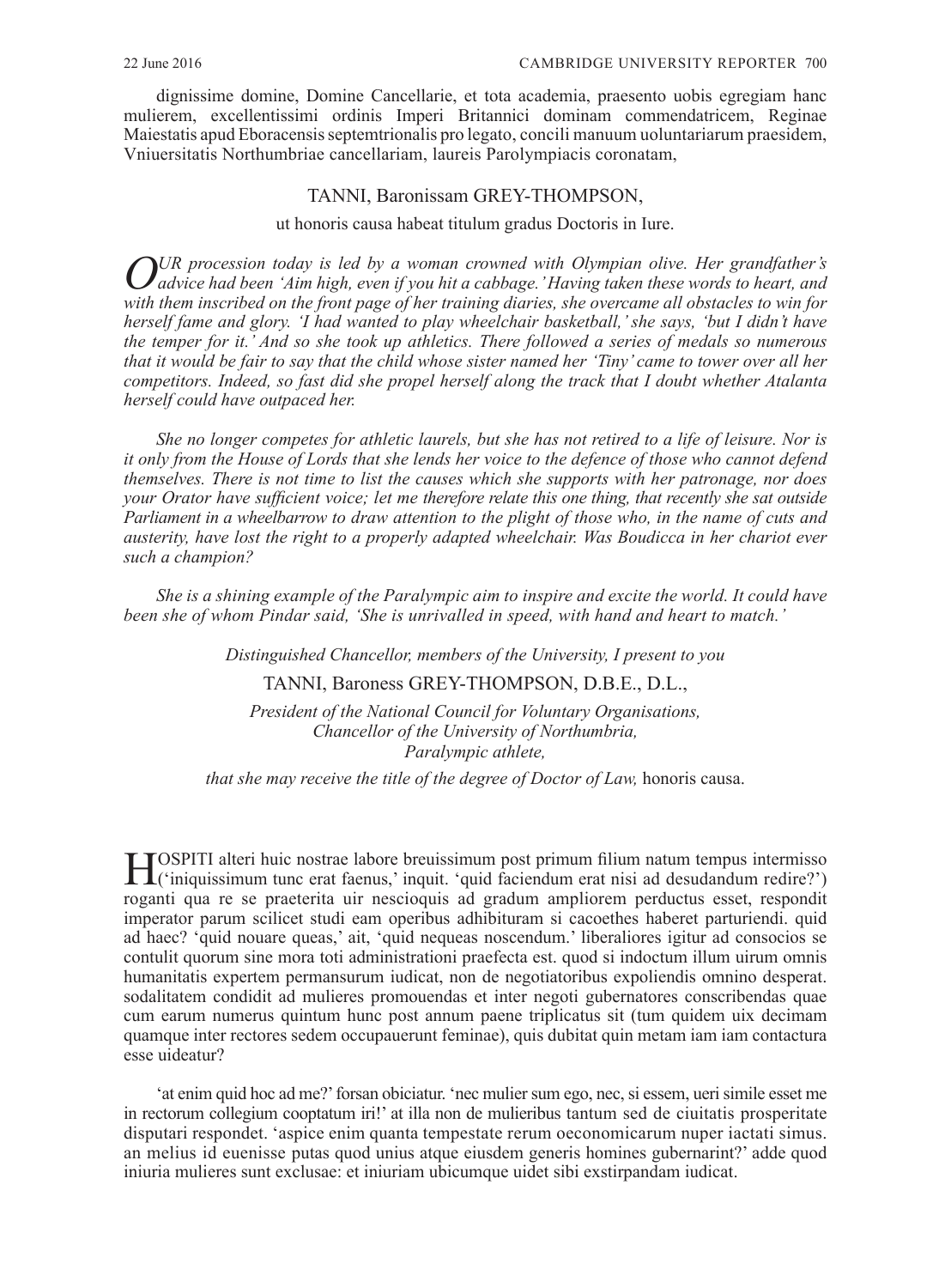neque in negotiis tantum uerum etiam in ludis iniquitati se opponit. quotiens enim haud iuste alio cursu uiris, alio feminis laureas in remigando petendas esse audiuimus querentes! per hanc mulierem stat ut eodem die super eandem fluminis partem utrique nunc currant (bis iam quae fuerint uictrices silentio premamus!) nec diutius remigantium certamen sed certamina celebrare soleamus.

dignissime domine, Domine Cancellarie, et tota academia, praesento uobis egregiam hanc mulierem, excellentissimi ordinis Imperi Britannici commendatricem, Collegi de Fitzwilliam alumnam, Magistram in Artibus, Collocatoribus Newtonianis praefectam, Ternae Decumae Sodalitatis conditricem et praesidem, negotiatricem et mulierum propugnatricem,

## HELENA MORRISSEY,

ut honoris causa habeat titulum gradus Doctoris in Iure.

SHORTLY after the birth of her first son, having taken a very brief period of maternity leave<br>
('Interest rates were at 15%,' she says. 'I had no choice but to go back to work.') our second *guest was passed over for promotion. When she asked why, her manager replied that he doubted her commitment, now that she wanted to raise a family. What to do? 'It is important to recognize what you can change and what you can't', she says. And so she left to take up a post with more enlightened colleagues, where she soon became Chief Executive Officer. Yet while that former manager may have been beyond redemption, she did not give up all hope of civilising the captains of industry. She founded the 30% Club, devoted to increasing the proportion of women in the nation's boardrooms. Then they numbered just twelve per cent of company directors. Five years later the figure is at twenty-six per cent, and the goal is in sight.*

*'Well what's that to do with me?' someone might object. 'I'm not a woman. And even if I were, I'd not be asked to join a FTSE company board.' 'But it's not a women's issue, it's an economic issue,' she replies. 'You can go back to the financial crisis as evidence that having one type of person running companies didn't necessarily yield the best result.' It is moreover a matter of injustice; and wherever she sees something unjust, she wants to change it.*

*It is not only in business but also in sport that she champions equality. It was a frequent cause for complaint that men and women competed for rowing blues on different courses, but thanks to the efforts of our honorand, twice now both events have been contested on the Tideway on the same day (I prefer not to recall which of the women's crews was victorious on either occasion), so that at last we talk not of the Boat Race, but of the Boat Races.*

*Distinguished Chancellor, members of the University, I present to you*

## HELENA MORRISSEY, C.B.E., M.A.,

*of Fitzwilliam College, Chief Executive Officer of Newton Investment Management, Founder and Chair of the 30% Club, business leader and gender champion,* 

*that she may receive the title of the degree of Doctor of Law, honoris causa.* 

I professorem creatum (quo de nomine plura posthac dicam) in studiis suis totum uersatum operam OANNEM quendam tradunt ab Henrico rege primum apud nos artis dictae physicae uix ullam discipulis dedisse. sed tempora mutantur, ut est in prouerbio, nos et mutamur in illis: hospes hic noster qui quintus et uicensimus eandem sedem occupauit non minoris momenti alios docere habet quam res inuestigare. et si, ut ait ipse, magistri ab iis iudicandi sunt quos emittunt alumnos, eos aspicite qui et hic et apud Londiniensis ab eo instructi omnibus iam in partibus nomen sibi compararunt, inter quos et reuerendissimus noster Pro-Cancellarius numeratur.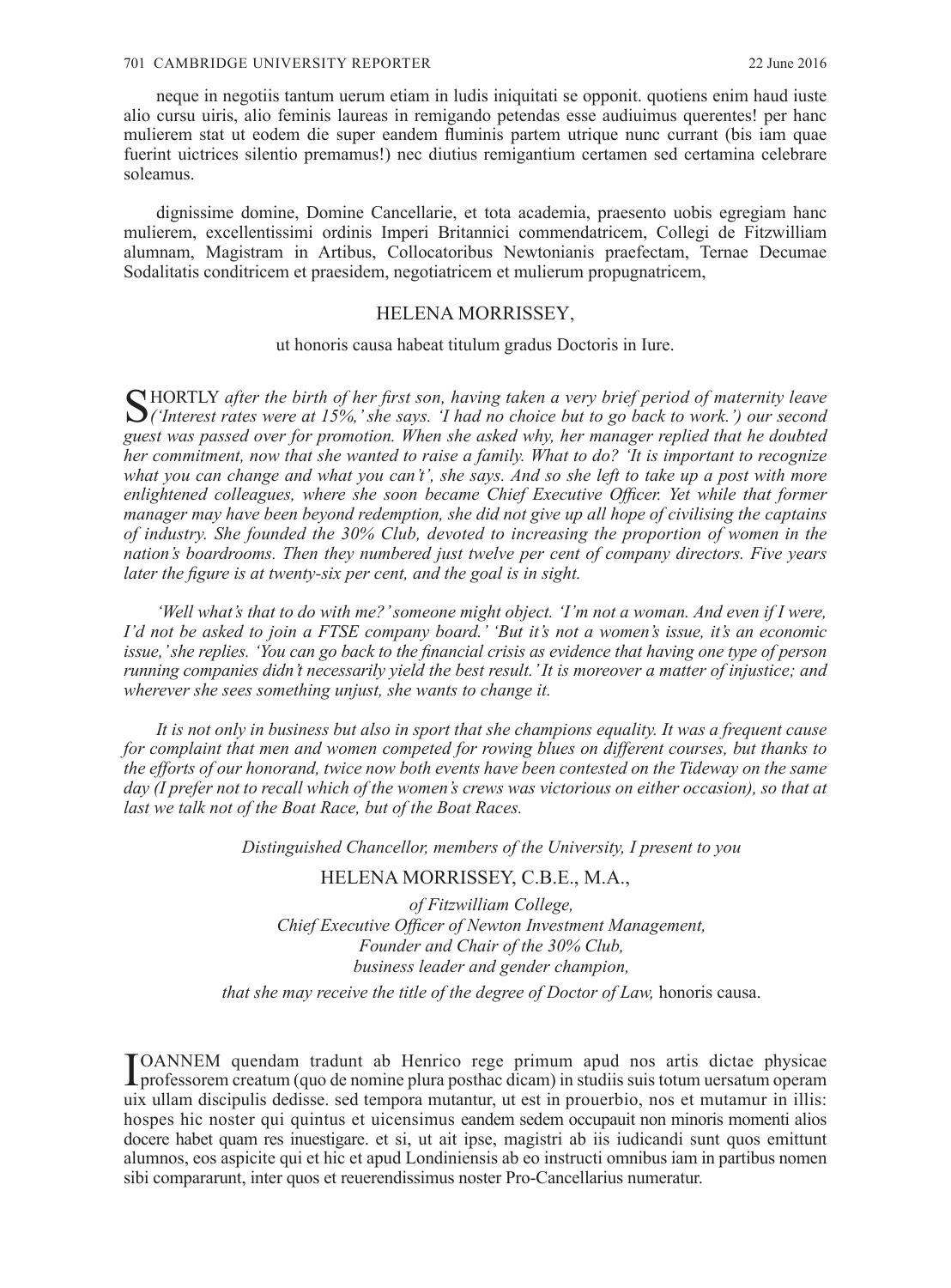priusquam huc aduenit plerique eorum qui in arte Hippocratica progrediendi erant studiosissimi studia hic incepta alibi pergere malebant. hoc tamen sub duce schola clinices nostra magna ui pecuniae collocata adiuuantibusque pharmacopolis amplificata et paene e radicibus renouata ita effloruit ut nullus iam sit locus neque tam longinquus neque tam reconditus quo nomen Cami non peruaserit.

sed ut ad uerbum φυσικήν redeamus, Magistri, ita scientiam naturalem Graece significari quis nescit? et Hippocraten ipsum, medendi artis auctorem conditoremque, si quis hominis naturam intellegere uelit omnium rerum naturam indagandam aiunt monuisse. non inepte igitur Henricus hoc nomen professori suo imposuit; non inepte hic uir, cuius propter labores Panacaea et Sapientia inter se coniunctae altera alteram hac in urbe nutriunt corroborantque, illi sellulae insedit; non inepte denique titulo neque ex huius neque ex illius deae nomine sed ex ambobus confusis deducto eum iam honestamus.

dignissime domine, Domine Cancellarie, et tota academia, praesento uobis egregium hunc uirum, equitem auratum, Magistrum in Artibus, Regalis Medicorum Collegi sodalem, Regiae Societatis sodalem, Scientiarum Medicinalium Academiae sodalem, Collegi Christi necnon Aulae Clarae honoris causa socium adscitum, Regium Physicae Professorem emeritum, medicum et scientiae immunitatis indagatorem,

# KEITH PETERS,

ut honoris causa habeat titulum gradus Doctoris in Scientiis Medicinalibus.

THE *first Regius Professor of Physic (I shall return to the title presently) was one John Blyth. On appointment, it is said, he turned entirely to his own work and gave no more thought to his students. Times change. Our next guest, the twenty-fifth man to occupy that same chair, considered teaching and research to be equally important; and if, as he himself has said, you can judge an academic department by the quality of its alumni, consider those who conducted their studies under Sir Keith's tutelage both here and in Hammersmith—among them our own Vice-Chancellor—and who have won renown across the globe.*

*Before he came to us, the majority of our medical students went elsewhere to complete their clinical training. Under his leadership, with considerable investment and with the co-operation of the pharmaceutical industry, our Clinical School has grown (and indeed been almost completely rebuilt) and has so flourished that its reputation is known the world over.*

*Let me return to the title 'physic'. That it is the Greek word for 'natural science' I am sure you are all aware. Hippocrates himself, the founder of medicine, advised (so they say) that to understand the nature of man you must understand the nature of all things. It is fitting, then, that Henry VIII bestowed this name upon his professor. It is fitting, too, that this man held that professorship: he ensured that Medicine and Science co-operate with one another in this University to the greater benefit of both. And it is fitting, finally, that today we honour him with a degree whose title is drawn not from the one discipline, nor from the other, but from both together.*

*Distinguished Chancellor, members of the University, I present to you* 

# KEITH PETERS, Kt, M.A., F.R.C.P., F.R.S, F.Med.Sci.,

*Honorary Fellow of Christ's College and of Clare Hall, Regius Professor of Physic Emeritus, physician and immunologist,*

*that he may receive the title of the degree of Doctor of Medical Sciences, honoris causa.*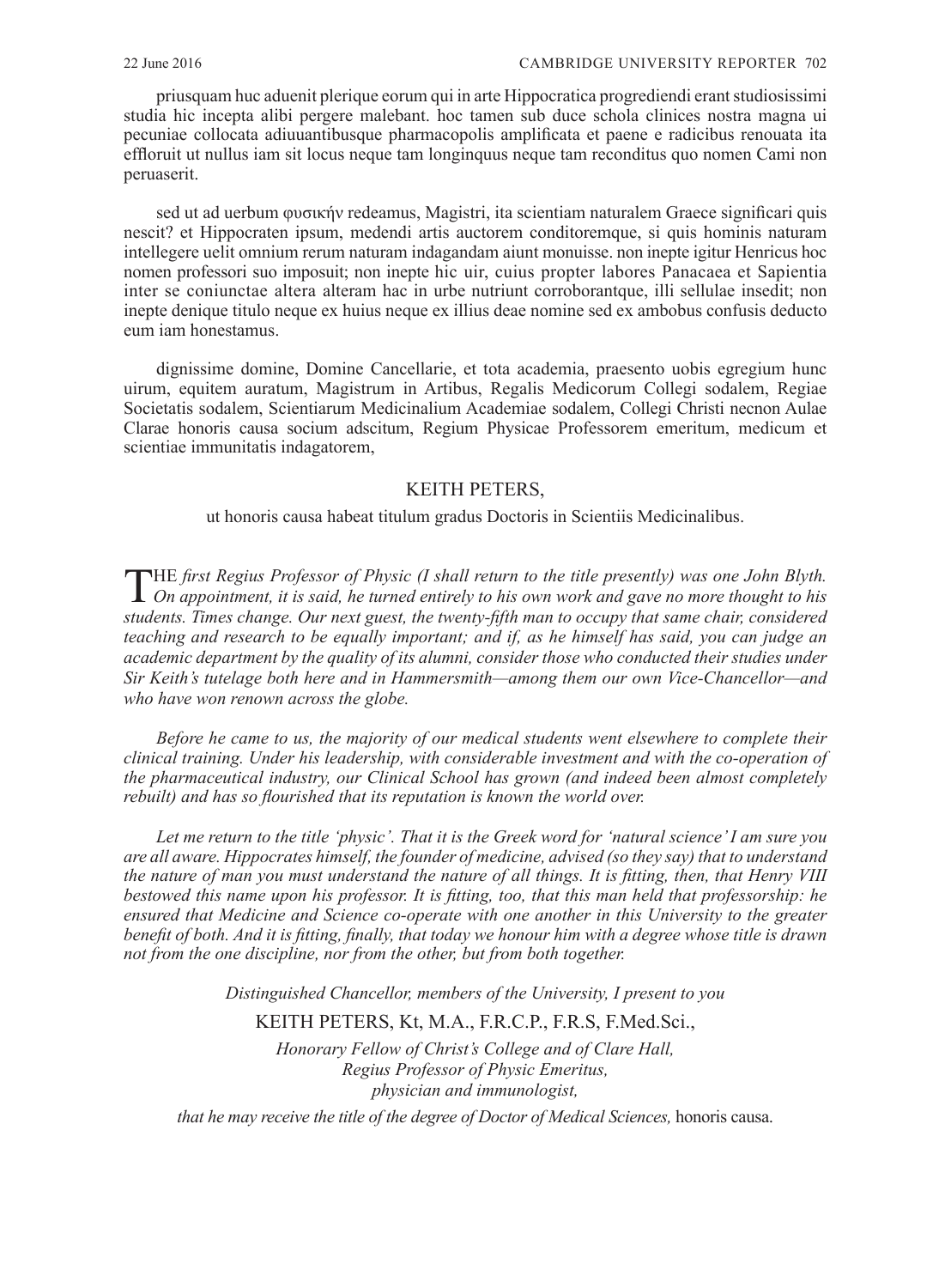#### 703 CAMBRIDGE UNIVERSITY REPORTER 22 June 2016

GRAECVS quidam artificiosissimus—nonnulli eum Archimeden fuisse tradunt— machinationem subtilem olim construxit quae orbiculis denticulatis innumerabilibus uersatis solis defectiones praedicere et acubus super aes politum ductis erraticarum fixarumque stellarum cursus ac motus describere poterat. mirandam hanc rem ab Atheniensibus custoditam quamquam nunc uetustate exesam marisque limo concretam nil nisi horologium esse credas.

adest iam alius qui instrumento computatorio horologii speciem imposuit sed tam pusillam ut ad manum portetur. idem ratiocinatori olim dedit formam curuatam luculentoque colore distinctam quae ne sessorio quidem dedecori esset; idem iterum figuram graciliorem albo metallo tam tenui eductam ut ipso aere leuior esse dicatur. eiusdem est quod telephonio digitorum argutiis imperatur. eidem debetur cistellula illa quae symphoniacorum fontem uidetur continere. num cui operam dat quin melius fiat? en, graphide nuper renouata, si famae est credendum, et tibi, inferne magister, ensem fulminantem rudiore lamina magis tremendum praebuit.

cum intimam eius officinam imaginari conor, quo nemo nisi fidissimus consiliorum particeps admittitur, cum abdita illa penetralia mente depingo ubi daedalis ingentibusque machinationibus quaeuis materies secatur torquetur insolitas in formas deducitur, eius fabricae imago ante oculos cadit, in qua, ut dixit Vergilius, ferrum exercebant uasto Cyclopes in antro,<sup>1</sup> dum fulmina Iouis acuunt, dum Mineruae Gorgona poliunt, dum parte alia Marti currumque rotasque uolucres instant. sunt etiam qui raedam a te conceptam, domine, auidissime exspectant. nec uero dubitauerim quin te Volcani heredem nominem, si modo, ut tu ipse, ille deus malum inaurare potuisset.

dignissime domine, Domine Cancellarie, et tota academia, praesento uobis egregium hunc uirum κλυτόμητίν τε καὶ κλυτοτέχνην, excellentissimi ordinis Imperi Britannici equitem commendatorem, Fabrorum Regiae Academiae honoris causa sodalem adscitum, apud Cupertinensis pro praeside rebus designandis praefectum, rerum creatorem,

## JONATHAN IVE,

ut honoris causa habeat titulum gradus Doctoris in Scientiis.

<sup>1</sup> Verg. *Aen*. 8.424.

A <sup>N</sup> unknown Greek—some say it was Archimedes—invented a clever device which, through the<br> *turning of countless cogs could predict eclipses and describe the motions of the stars and planets with needles on a polished bronze disc. You can see this remarkable machine in Athens, now eaten away by age and covered in marine accretions. It looks very much like a carriage clock.*

*This man too has made a computer that looks like a timepiece—but one so small it can be worn on the wrist. The same man gave the iMac its curves and bright colours, so that it would not look out of place in a living room; and he made a laptop of brushed metal so thin it is said to weigh no more than air. It is thanks to him that you control your telephone with your fingertips; and to him we owe the tiny pod which seems to contain countless orchestras. Is there anything whose design he could not improve? Why, recently he reinvented the pencil, and, if the story be true, gave the Sith lord a lightsaber with a rougher and more fearsome blade.*

*When I imagine his secret workshop, to which none but his most trusted colleagues are admitted; when I try to picture that holy of holies where gigantic, complicated machines can cut and twist and form any material into any shape, I conjure up an image of Vulcan's forge, where, according to Virgil, the Cyclopes worked their metal in a giant cave, as they sharpened Jove's thunderbolts and polished Athena's aegis and built the wheeled chariot of Mars—and indeed there are some who cannot wait for this man to design a car. I could describe him as Vulcan's heir; but unlike our honorand, Vulcan could not turn an apple into gold.*

*Distinguished Chancellor, members of the University, I present to you* 

JONATHAN IVE, K.B.E, R.D.I, Hon. F.R.Eng.,

*Chief Design Officer, Apple Inc., designer,* 

*that he may receive the title of the degree of Doctor of Science, honoris causa.*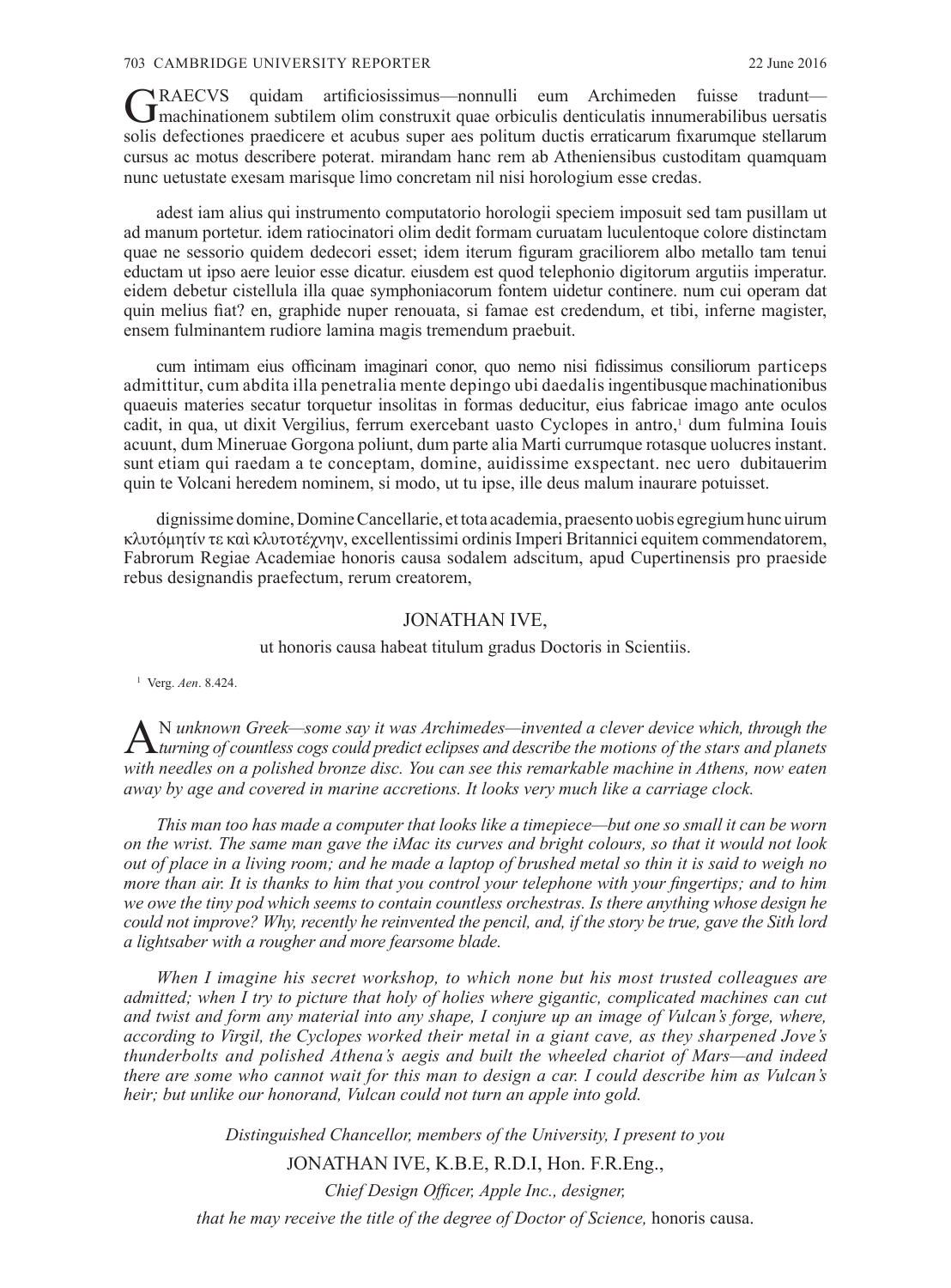ACERBAM illam anum meministis, quae plaustrum automatarium in domus aditu positum iii lustra habitabat? in scaena eam scriptorem geminatum obiurgare an in uelo cinematographico potius nuper repraesentatam uidistis? aut corpulentum illum Hectorem non in amore quam in birota fortunatiorem? aut quidem Lyram quae aurea cum pyxide superbo Magisterio in intermundiis resistebat? hos omnes nobis produxit hic uir. quod si apud mimos soccatos ad siparium obrepentes eum petitis, fortasse nebuloni binis dominis seruienti irrisistis, fortasse etiam in scaenam adductis uobis ipsis irrisum est. sin autem melico in theatro quaeritur, quis puella Saigonensi pulcherrima coronata non gauisus est, morituram eandem quis non deplorauit? sin iterum in altiore Musae cothurnatae aede, nonne regem Persarum amore uictum omnibus plaudentibus xxx post annis adhuc celebrant existimatores? idem apud Angelopolitanos quamuis laudatus non diu est moratus. 'mei stomachi non erat,' inquit. 'angustiorem amo scaenam. si in alias res interdum incubui, semper ad theatrum rediui: ne sutor ultra crepidam.'

theatrum apud Londiniensis populare xii annos incoluit, diligentia direxit, ad populum patefecit. numquis *Equum Militarem*, numquis *Nocturnum Canem* non cognouit? et si tamquam angustias illas nauiganti quarum dextrum Scylla latus, laeuum implicata Charybdis obsidet<sup>1</sup> nonnumquam medium cursum sibi tenendum existimabat, quis dubitat quin aliis rerum nouarum cupidis *Anglis Iucundissimis*, fastidiosioribus aliis *Salicibus Inhalatis* delectatis sospes ad terram sit regressus? nunc iam illo munere alii tradito cum in alteram fluminis ripam ad nouum condendum theatrum se contulit, speramus omnes Melpomenen non minus quam Thaliam nouis sedibus arrisuras esse.

dignissime domine, Domine Cancellarie, et tota academia, praesento uobis egregium hunc uirum, equitem auratum, Baccalaureum in Artibus, Aulae Sanctae Trinitatis honoris causa socium adscitum, Popularis Theatri Regalis olim rectorem, spectaculorum theatricorum cinematographicorum cothurnatorum magistrum,

#### NICHOLAS HYTNER,

ut honoris causa habeat titulum gradus Doctoris in Litteris.

<sup>1</sup> Verg. *Aen*. 3.420 et seq.

DO *you recall the cantankerous old lady who spent fifteen years living in a van parked in Alan Bennett's driveway? You may have seen her on the stage haranguing twin Bennetts. Or at the cinema, possibly. Or corpulent Hector, as unfortunate in love as on his motorcycle? Or Lyra with her golden compass, staunchly fighting the Magisterium as she travelled from world to world? This man showed us all of them. If farce is more to your taste, perhaps you laughed at* One Man, Two Guvnors*—or perhaps you were brought on stage to be laughed at. In the musical theatre, who did not cheer when* Miss Saigon *was crowned the most beautiful? Who did not weep at her death? If you prefer the loftier temple of a buskined Muse, his production of* Xerxes *for the ENO draws plaudits thirty years on. In Hollywood, too, he won praise, though he did not stay there long. 'It wasn't to my taste,' he says. 'I'm better at smaller canvases. I can't see myself as a film-maker. I always see myself as visiting from the theatre, which is where I belong.'*

*For twelve years he called the National Theatre his home. He directed it with care, and he drew in new audiences. Who does not remember* War Horse *or* The Curious Incident of the Dog in the Night-Time*? And if he sometimes felt that he was sailing a narrow course between the Scylla of those seeking radical new plays and the Charybdis of those who had come for a respectable night at the theatre, when his productions ranged from* The Wind in the Willows *to* England People Very Nice*, who can doubt that he controlled the tiller and brought his boat safely to shore? Now that he has passed the helm to another in order to found a new theatre on the opposite bank of the river, we trust that Melpomene and Thalia will both smile on their new home.*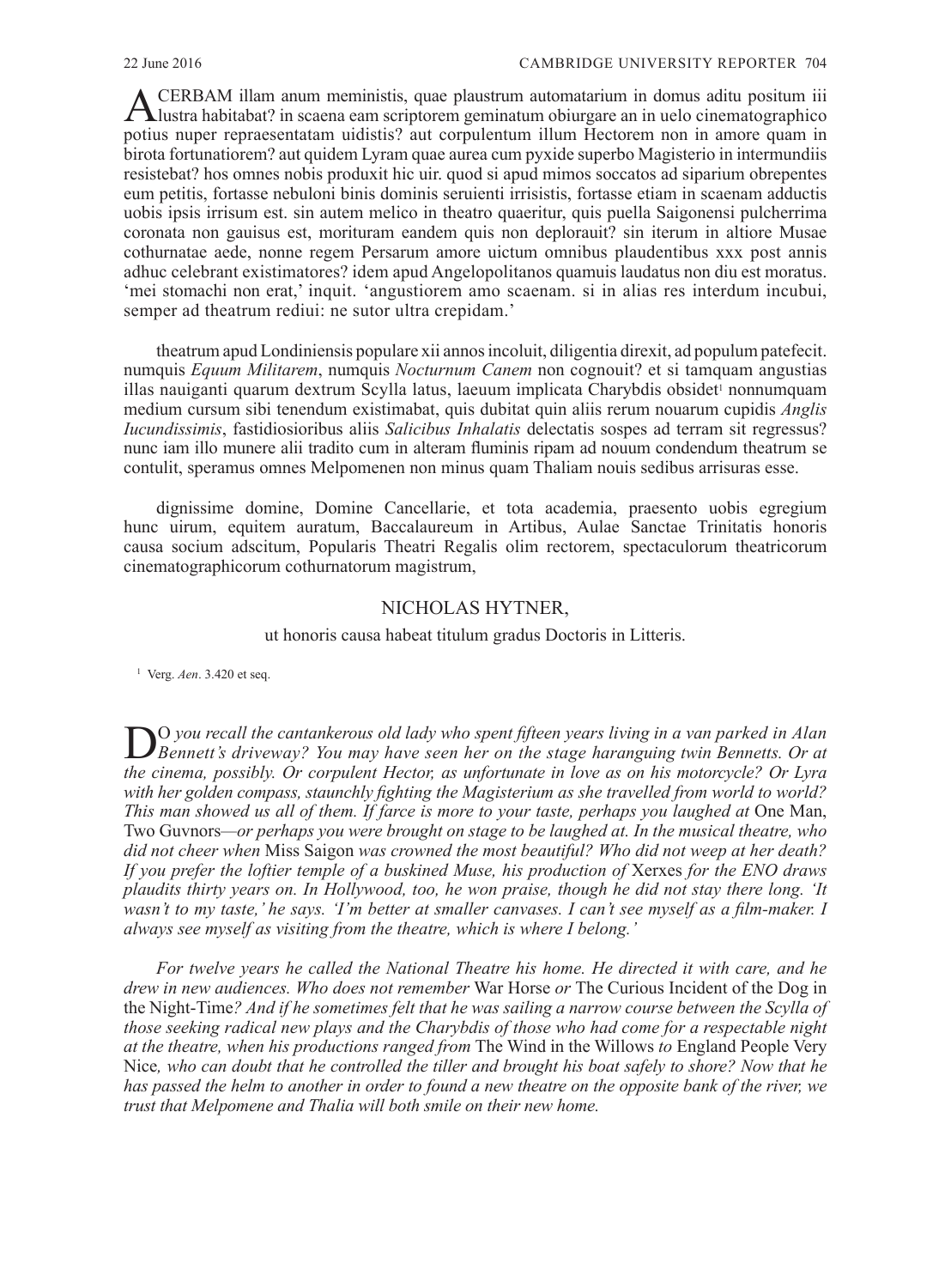*Distinguished Chancellor, members of the University, I present to you*

### NICHOLAS HYTNER, Kt, B.A.,

*Honorary Fellow of Trinity Hall, formerly Director of the Royal National Theatre, director of theatre, film and opera,* 

*that he may receive the title of the degree of Doctor of Letters, honoris causa.* 

BINOS uiros qui in artibus apud Britannos fouendis eminent uelim memorare, Magistri, quorum alter diuitiis e saccharo defaecando comparatis primum quas collegerat picturas ciuitati deinde nomen suum pinacothecae donauit. alter hic uir qui rebus oeconomicis relictis ut Musarum apud nos studiis se deuoueat, paulisper apud Oxonienses, postea ad Album Sacellum moratus, eandem pinacothecam xxx fere hos annos curat.

ex eo tempore quo Tatianam ut dixit urticam manu prehendit, stirps a proximo rectore apud Liuerpulensis sata germinauit, surculus in Cornubiam promissus floruit, instituta xxxv per totam Britanniam diuorsa in unum ideo conuenerunt ut societatis amicitiaeque fructum percipiant. nec nisi adiuuasset hic uir illa Camenae casa nostra ad S. Petri aedem condita nuper amplificata et omnino restaurata ianuas mox aperitura esset. sed hoc ei summum et colophona attribuo, hoc eum ad recentioris aetatis artium curatorum fastigium euexisse mihi uidetur quod templum nouum cum Artis tum Industriae ad Thamesis ripas condidit quo iam agmine perpetuo festinant spectatores ut non tantum helianthi semina sescenta, neque immanem araneam aditum custodientem, ne tuas quidem chartulas perfossas, Henrice, Francogallorum decus, uerum etiam ipsum illud immensum turbinis atrium inhiantes mirentur.

quis noui saeculi artem timeat roganti nonnulli neotericorum operum nouitatem adhuc aliquid sibi fastidi offerre confitentur. quibus ille 'esto,' inquit. 'solitae enim elegantiae fines artificibus opus est transcendere. an cunctam uitam dulcem esse putatis?' hoc quoque promittit, si modo perseueremus, omni dubitatione paulatim residente timorem nobis tandem in amorem mutatum iri.

dignissime domine, Domine Cancellarie, et tota academia, praesento uobis egregium hunc uirum, equitem auratum inter comites honoratissimos adscriptum, Baccalaureum in Artibus, Collegi Christi honoris causa socium adscitum, pinacothecarum Tatianarum rectorem, artium scriptorem musaeorumque rectorem,

#### NICHOLAS SEROTA,

ut honoris causa habeat titulum gradus Doctoris in Litteris.

THERE are two men who stand out in the history of the cultivation of art in Britain whom I should like to mention. The first was a sugar magnate who gave his collection of paintings to *the nation, and later his name to a gallery. The other stands before us. He changed from reading the Economics Tripos to the History of Art, and, after a brief sojourn in Oxford and later in Whitechapel, has directed Henry Tate's gallery for the past thirty years.*

*Since he first grasped that nettle (as he has put it),*<sup>1</sup>  *Tate Liverpool, founded by his predecessor, has flourished; a new outpost in St Ives has grown up; and the Plus Tate network has brought together thirty-five institutions across Britain to enjoy the fruits of friendship and collaboration. Indeed, it is through his help that our own Kettle's Yard is about to re-open its doors after extensive renovation. But this, I think, is his crowning achievement, this is what elevates him to the pantheon of curators of Modern Art: that he has established at Bankside a new temple of Industry as well as of Art, where now an endless line of visitors comes not just to admire Ai Weiwei's millions of Sunflower Seeds, nor Louise Bourgeois' giant spider, nor even the colourful cut-outs of Henri Matisse, but also to stand agape at the immensity of the Turbine Hall itself.*

<sup>1</sup> 'Grasping the Nettle' was the title of the seven-year plan which formed part of Sir Nicholas' application for the post of Director of the Tate.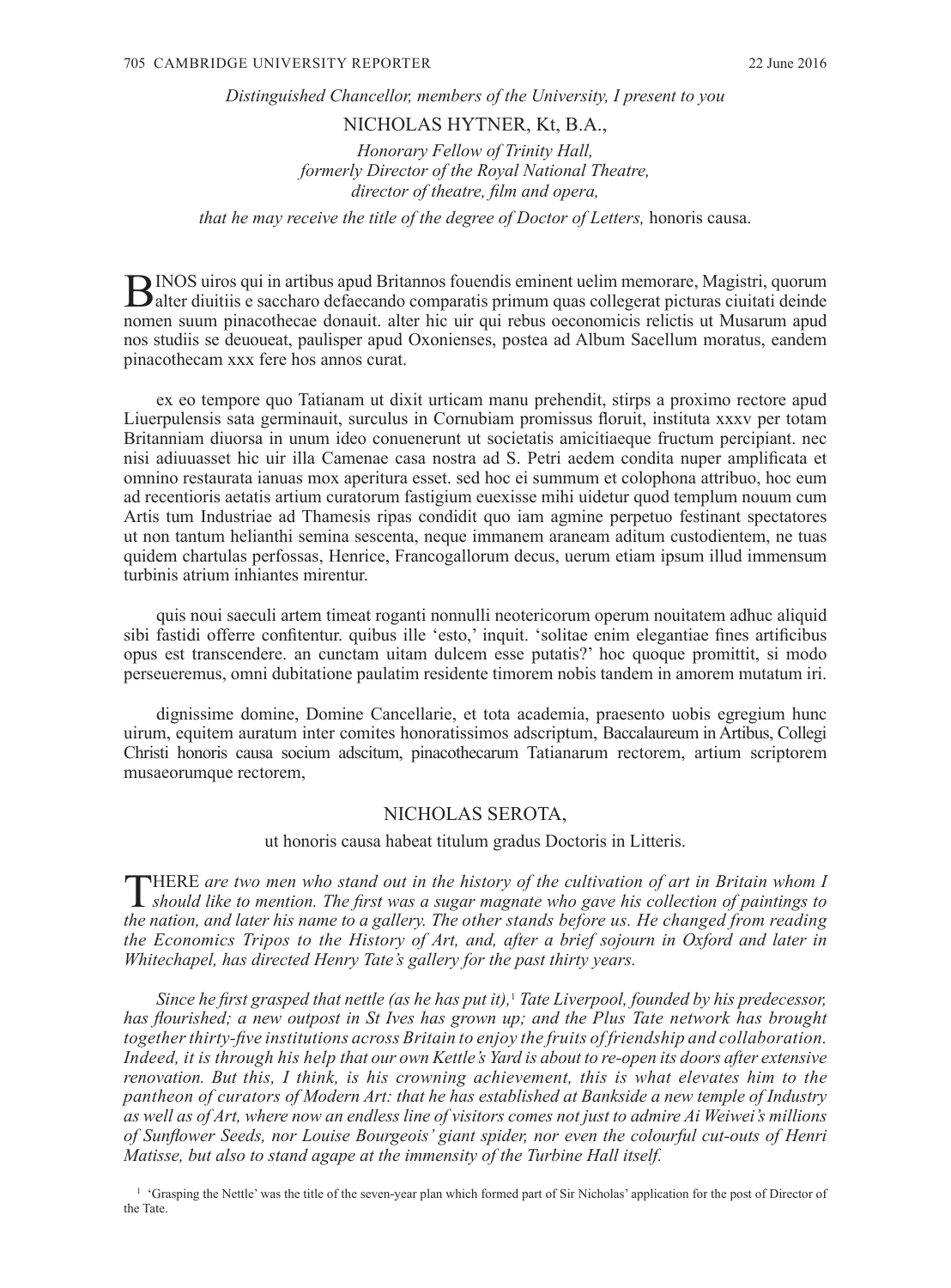*Some years ago in his Dimbleby Lecture he asked 'Who's Afraid of Modern Art?' For many people still, he admits, contemporary work can be unnerving. But that, he says, is part of its appeal: 'Art should be transgressive. Life is not all sweet.' And he makes us this promise, if only we will be patient: 'Your scepticism will gradually diminish, and your fear will turn to love.'*

*Distinguished Chancellor, members of the University, I present to you* 

# NICHOLAS SEROTA, Kt, C.H., B.A.,

*Honorary Fellow of Christ's College, Director of the Tate, art historian and museum director,* 

*that he may receive the title of the degree of Doctor of Letters, honoris causa.* 

AGMEN clausuram hanc mulierem quo pacto uobis depingam, Magistri? quibus uerbis eam circumscribam quae nullis musicae nullis uitae finibus contineri potest? clauicen est quae eadem inter priscae aetatis modorum scriptores eminentissimos utitur familiaritate qua apud eos qui Iassici ut dicitur generis peritissimi habentur modulatores. modo suauissimis Amadei cantibus nos delectat, modo poeta corniculario dirigente in uia choros agit, modo asperiorem sonorum seriem inter se repugnantium effundit. quae non musicam modo sed omnis artes cuiusuis ordinis hominibus summa beneficia praebere credit, quo modo in odeis uel notissimis potest latere? quippe, ex hoc senaculo uix egressa in Deuoniam ad Musaea uaria curanda festinabit quibus Dionysum ipsum laureas Atheniensis concessurum iudico.

sed quamuis et saecula et genera amet lustrare, semper ad magistrum Lipsiensem regreditur. 'eo enim adempto' inquit 'quem ad modum uiuam? omnia ei referuntur, omnia ab eo oriuntur.' non mirum igitur si e uariationibus Goldbergianis, quorum clausus libellus clauicino xx fere annos insidebat, non minus uoluptatis tandem nobis dedit quam ipsa priuatim recipit. nam quicquid auctori sit ingeni illis in modis inueniri dicit, qui

omnia transformant sese in miracula rerum:1 iam leuiter ludunt ut qui iocularia rident, carmina iam maestae modulantur tristia Musae.

quibus de ipsa aptiora haud possum dicere uerba, magistri, sed

non aliter stupeo quam qui Iouis ignibus ictus,<sup>2</sup> nec scio quo teneam uoltus mutantem Protea nodo.3

dignissime domine, Domine Cancellarie, et tota academia, praesento uobis egregiam hanc mulierem excellentissimo ordini Imperi Britannici adscriptam, Baccalauream in Artibus, Collegi Trinitatis apud Londiniensis sociam, Collegi Musicae Regalis sodalem, Collegi Murray Edwards honoris causa sociam adscitam, Vniuersitatis Londiniensis professorem necnon Collegi Musicae Regalis clauichordi magistram, plectrocymbali pulsatricem, cantorum rectricem, numerorum creatricem,

## JOANNA MACGREGOR,

ut honoris causa habeat titulum gradus Doctoris in Musica.

<sup>1</sup> Verg. *Geo*. 4.452.

<sup>3</sup> Hor. *Epist*. 1.1.90.

<sup>2</sup> Ov. *Trist*. 1.3.11.